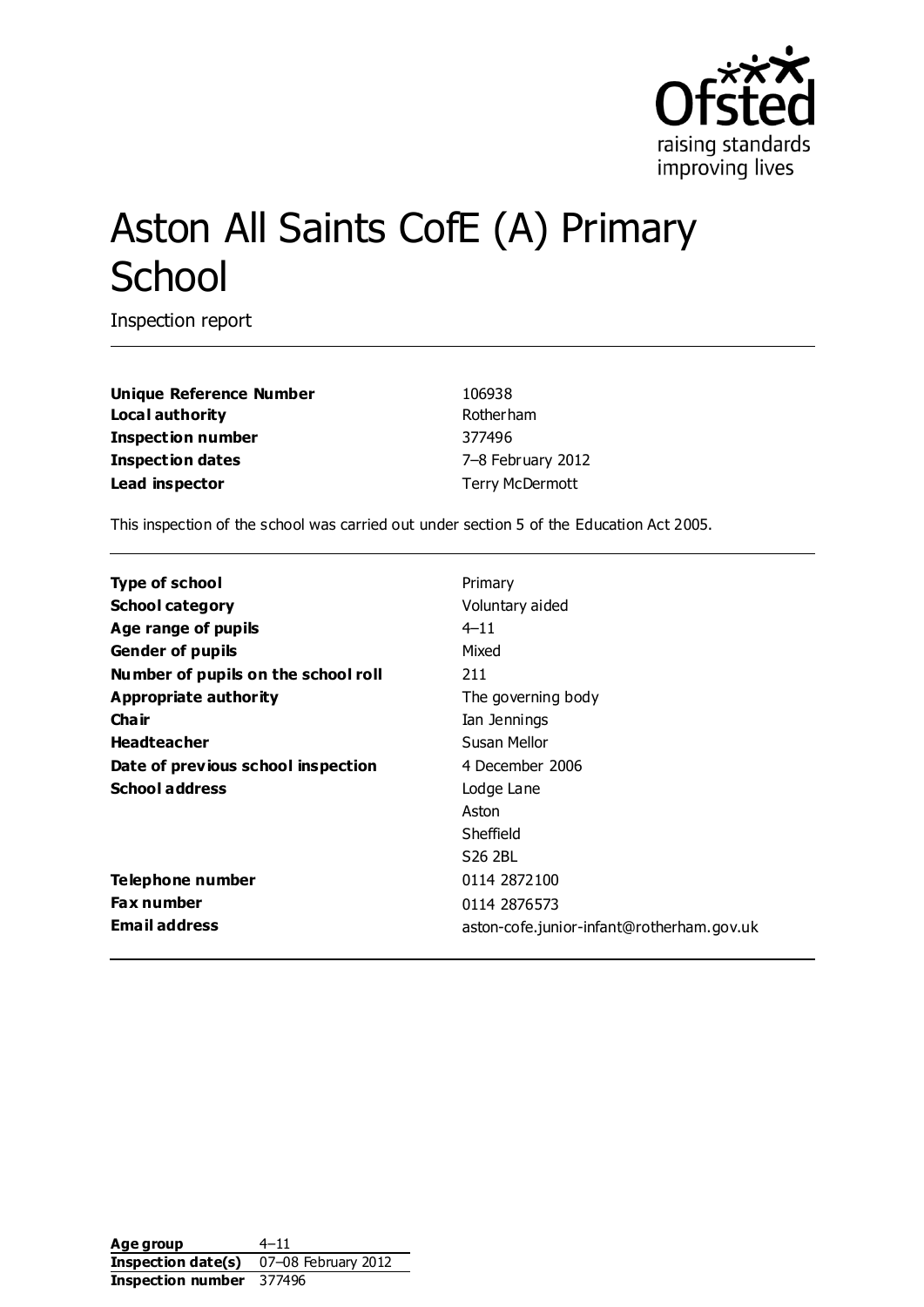



You can use Parent View to give Ofsted your opinion on your child's school. Ofsted will use the information parents and carers provide when deciding which schools to inspect and when.

You can also use Parent View to find out what other parents and carers think about schools in England. You can visit [www.parentview.ofsted.gov.uk,](file:///C:/Users/rcowley/AppData/Local%20Settings/Applications/Microsoft%20Office%202011/Microsoft%20Word.app/Contents/www.parentview.ofsted.gov.uk) or look for the link on the main Ofsted website: [www.ofsted.gov.uk](file:///C:/Users/rcowley/AppData/Local%20Settings/Applications/Microsoft%20Office%202011/Microsoft%20Word.app/Contents/www.ofsted.gov.uk)

The Office for Standards in Education, Children's Services and Skills (Ofsted) regulates and inspects to achieve excellence in the care of children and young people, and in education and skills for learners of all ages. It regulates and inspects childcare and children's social care, and inspects the Children and Family Court Advisory Support Service (Cafcass), schools, colleges, initial teacher training, work-based learning and skills training, adult and community learning, and education and training in prisons and other secure establishments. It assesses council children's services, and inspects services for looked after children, safeguarding and child protection.

Further copies of this report are obtainable from the school. Under the Education Act 2005, the school must provide a copy of this report free of charge to certain categories of people. A charge not exceeding the full cost of reproduction may be made for any other copies supplied.

If you would like a copy of this document in a different format, such as large print or Braille, please telephone 0300 123 4234, or email [enquiries@ofsted.gov.uk](mailto:enquiries@ofsted.gov.uk)

You may copy all or parts of this document for non-commercial purposes, as long as you give details of the source and date of publication and do not alter the information in any way.

To receive regular email alerts about new publications, including survey reports and school inspection reports, please visit our website and go to 'Subscribe'.

Piccadilly Gate Store Street Manchester M1 2WD

T: 0300 123 4234 Textphone: 0161 618 8524 [enquiries@ofsted.gov.uk](mailto:enquiries@ofsted.gov.uk) [www.ofsted.gov.uk](http://www.ofsted.gov.uk/)



© Crown copyright 2012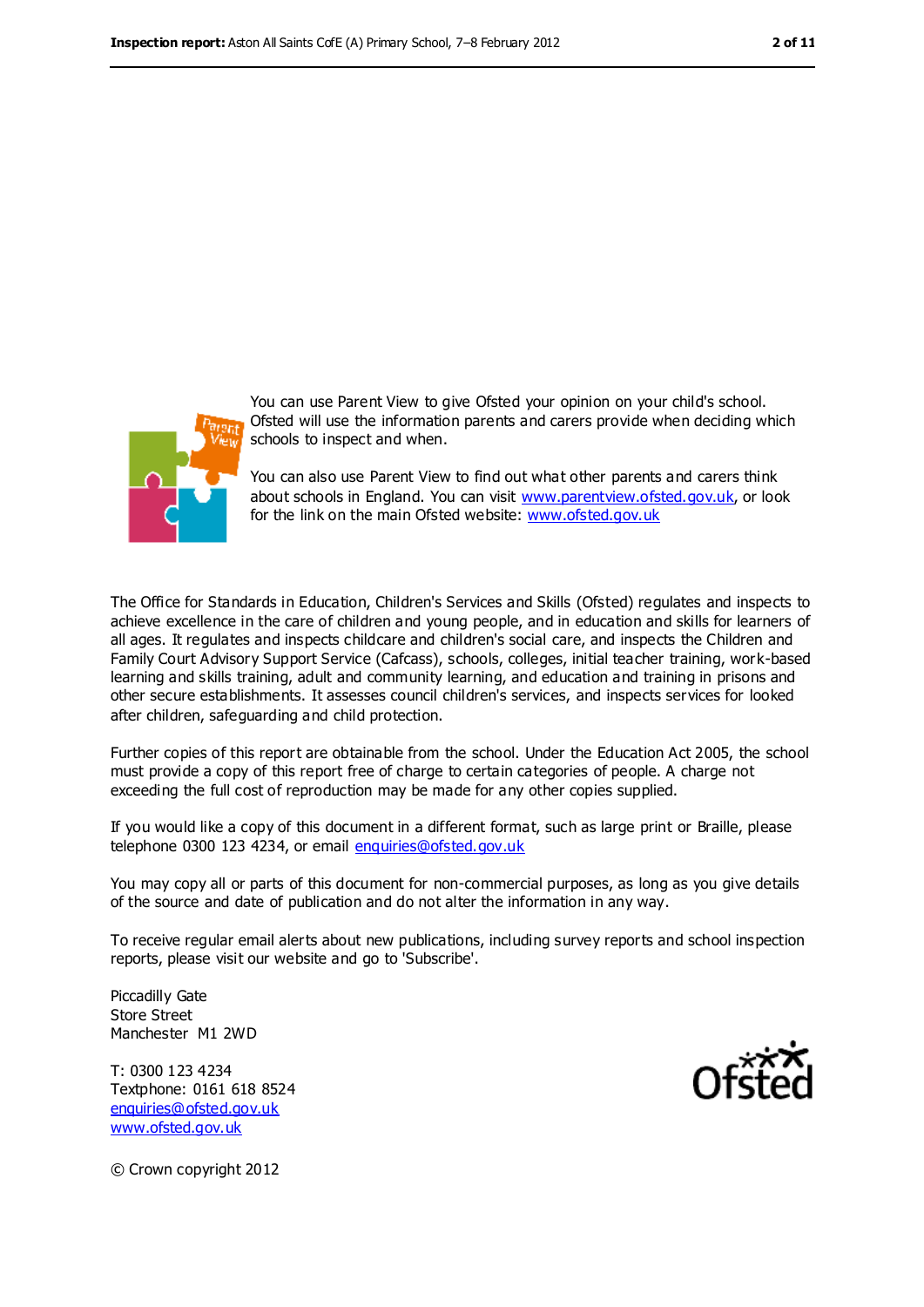# **Introduction**

Inspection team

Terry McDermott Michael Wintle

Additional inspector Additional inspector

This inspection was carried out with two days' notice. Inspectors observed teaching and learning in 24 lessons taught by nine teachers for a total of approximately 14 hours. Meetings were held with groups of pupils, staff and members of the governing body. Inspectors observed the school's work, listened to pupils reading, looked at its methods for tracking pupils' progress, and at a range of school documents, including its policies, minutes of governing body meetings, monitoring records, samples of pupils' work, and reports from the school's professional partners. Responses from 62 parents and carers to the Ofsted questionnaire were considered, along with questionnaires completed by staff and pupils.

## **Information about the school**

This is an average-sized primary school. There are more girls in the school than is usual. The proportion of pupils known to be eligible for free school meals is well-below average. A well-below average proportion of pupils come from minority ethnic backgrounds. All pupils speak English. The proportion of disabled pupils and those who have special educational needs is below average, but the proportion supported at School Action plus, or with a statement of special educational needs is average. The school meets the current floor standard. The school holds several awards, including Investors in People and the Artsmark.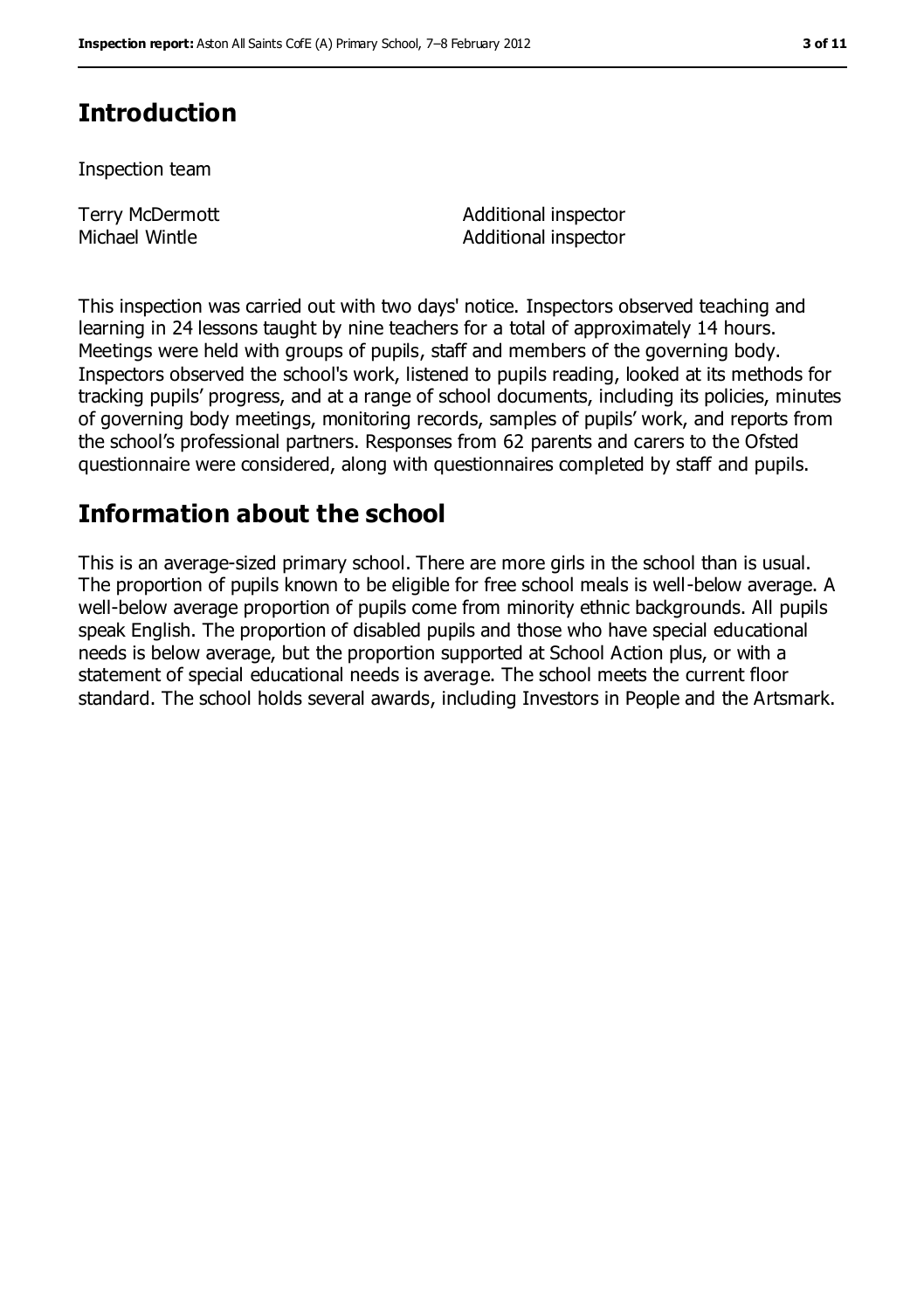**Inspection grades: 1 is outstanding, 2 is good, 3 is satisfactory and 4 is inadequate** Please turn to the glossary for a description of the grades and inspection terms

# **Inspection judgements**

| <b>Overall Effectiveness</b> |  |
|------------------------------|--|
|------------------------------|--|

| <b>Achievement of pupils</b>          |  |
|---------------------------------------|--|
| <b>Quality of teaching</b>            |  |
| <b>Behaviour and safety of pupils</b> |  |
| <b>Leadership and management</b>      |  |

## **Key Findings**

- This is a good school. The strongly held values of respect, tolerance and understanding are consistently applied by adults and quickly adopted by pupils. This ensures that pupils' spiritual, moral, social and cultural development is outstanding.
- Achievement is good. From broadly average starting points, pupils make good progress to reach above-average attainment in English and mathematics by the end of Year 6. The school's accurate assessment and tracking procedures clearly indicate accelerating progress and rising attainment. Previous inconsistencies in measuring attainment at the end of Key Stage 1 have been eradicated. Recent improvements in the quality of teaching are gathering momentum. No group of pupils underachieves.
- Teaching is good throughout the school. All lessons are characterized by excellent relationships between adults and pupils, and by pupils' very positive attitudes to learning. There are good systems to identify pupils who may need additional support to boost their learning. Skilful questioning by teachers helps pupils clarify their learning and challenges them to think more deeply. On a few occasions, teachers' planning does not take enough account of pupils' previous learning so that they are challenged to reach a higher level. Though always celebratory and successfully building confidence, marking does not always clearly inform pupils what they need to do to improve, so that they can make even better progress.
- Behaviour is consistently good and pupils have a good understanding of how to keep safe. They take very good care of each other and are proud of the learning environment. They say that bullying is very rare. Pupils are trusted to work independently and almost all have some personal responsibility within school.
- Leadership and management are good at all levels because the headteacher has built a strong team who share the same ambitions and aspirations for the pupils in their care. School self-evaluation is accurate. Staff morale is high, and their commitment is recognised by parents, carers and pupils alike.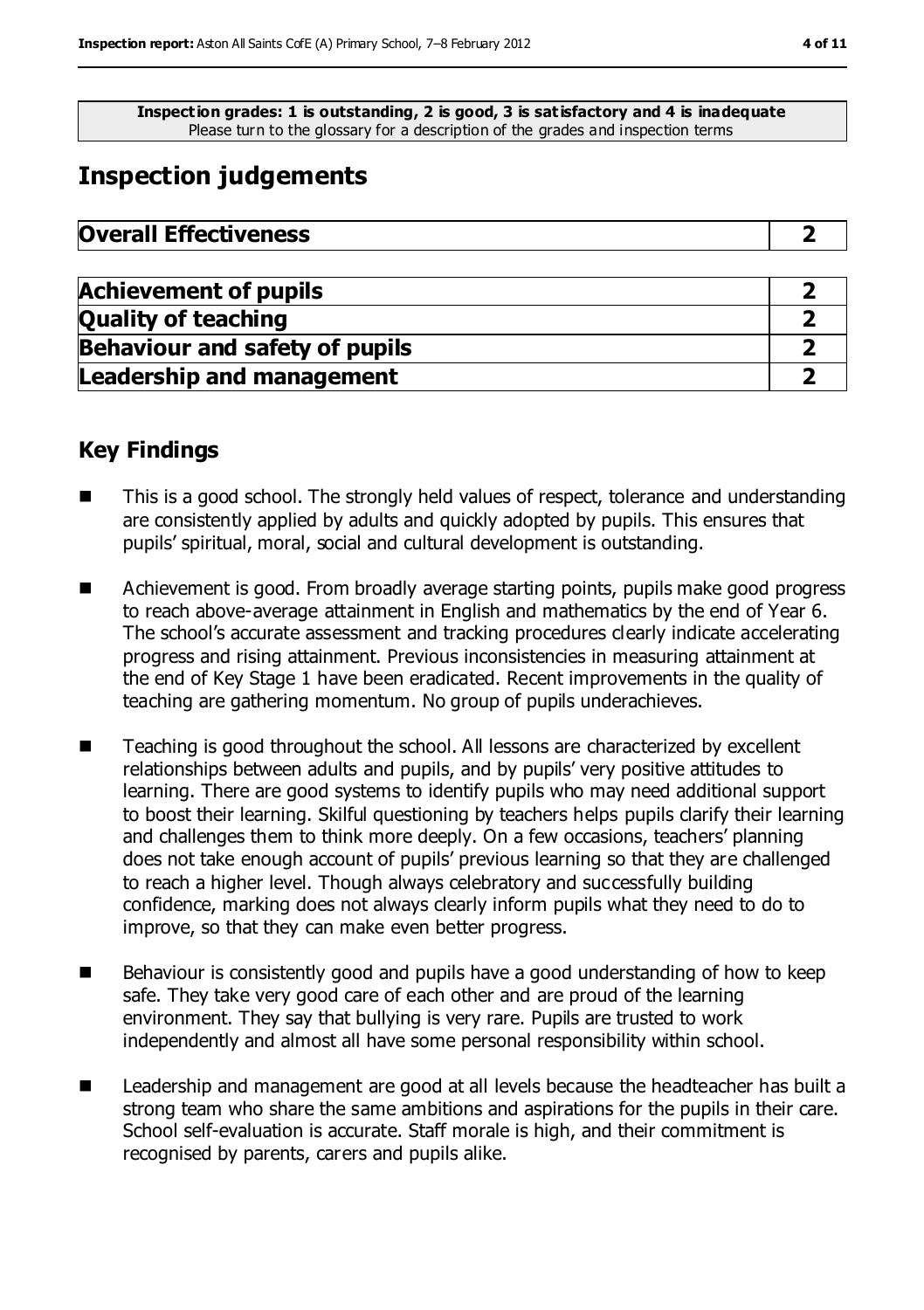## **What does the school need to do to improve further?**

- Improve the quality of teaching by:
	- ensuring that work set accurately meets the learning needs of all pupils
	- ensuring that marking unequivocally tells pupils what they need to do to improve.

## **Main Report**

#### **Achievement of pupils**

Inspection findings endorse the views of parents and carers that their children are making good progress. The very large majority of children join the school with skills and understanding that are broadly average in relation to their age. Staff in the Reception class make good use of resources both indoors and outside, and get children off to a good start in all areas of learning. They make good progress and quickly learn to cooperate and work and play together. This gives a good foundation for the excellent relationships between pupils and staff built thereafter throughout the school.

Pupils make good progress throughout the school. Their attainment in reading is above average at the end of Key Stage 1, because basic reading skills are taught frequently, regularly and skilfully. Pupils make good use of their knowledge of letters and sounds to tackle new words. They read regularly to adults and this is enhancing their confidence in reading aloud. Attainment in reading at the end of Year 6 is above average for all pupils, because they are given good opportunities to use their reading skills when carrying out research. Reading and books are promoted well. Attainment in both writing and mathematics is also above average at the end of Year 6. Pupils make better progress than is found nationally, irrespective of their starting points.

Learning in lessons is good. Pupils have excellent attitudes to learning. They are keen to complete research and find things out for themselves. They listen closely to teachers' instructions and to their peers. They sustain their concentration well over extended periods of time, especially when work is of a practical nature. Work in pupils' books is usually well presented, and shows clear evidence of good progress over time. Teachers' high expectations are moving pupils on at a fast rate and pupils are eager to improve their performance. Disabled pupils and those who have special educational needs make progress at the same rate as their peers because of the good support they receive from skilful teaching assistants.

#### **Quality of teaching**

Teaching is good throughout the school. Classrooms are very well equipped and give pupils ample resources for learning. They are colourful places, which inspire pupils' curiosity about the world around them. The excellent quality of relationships between adults and pupils is a common feature of all lessons. The best lessons are well planned, teachers make clear to pupils what they are going to learn, and then set them off to try things out for themselves. For example, in a Year 5 mathematics lesson, pupils were required to locate reflections of different polygons in four quadrants. Mystification was removed by overlaying the quadrants on a two-dimensional projection of the world. Pupils could then use their geographical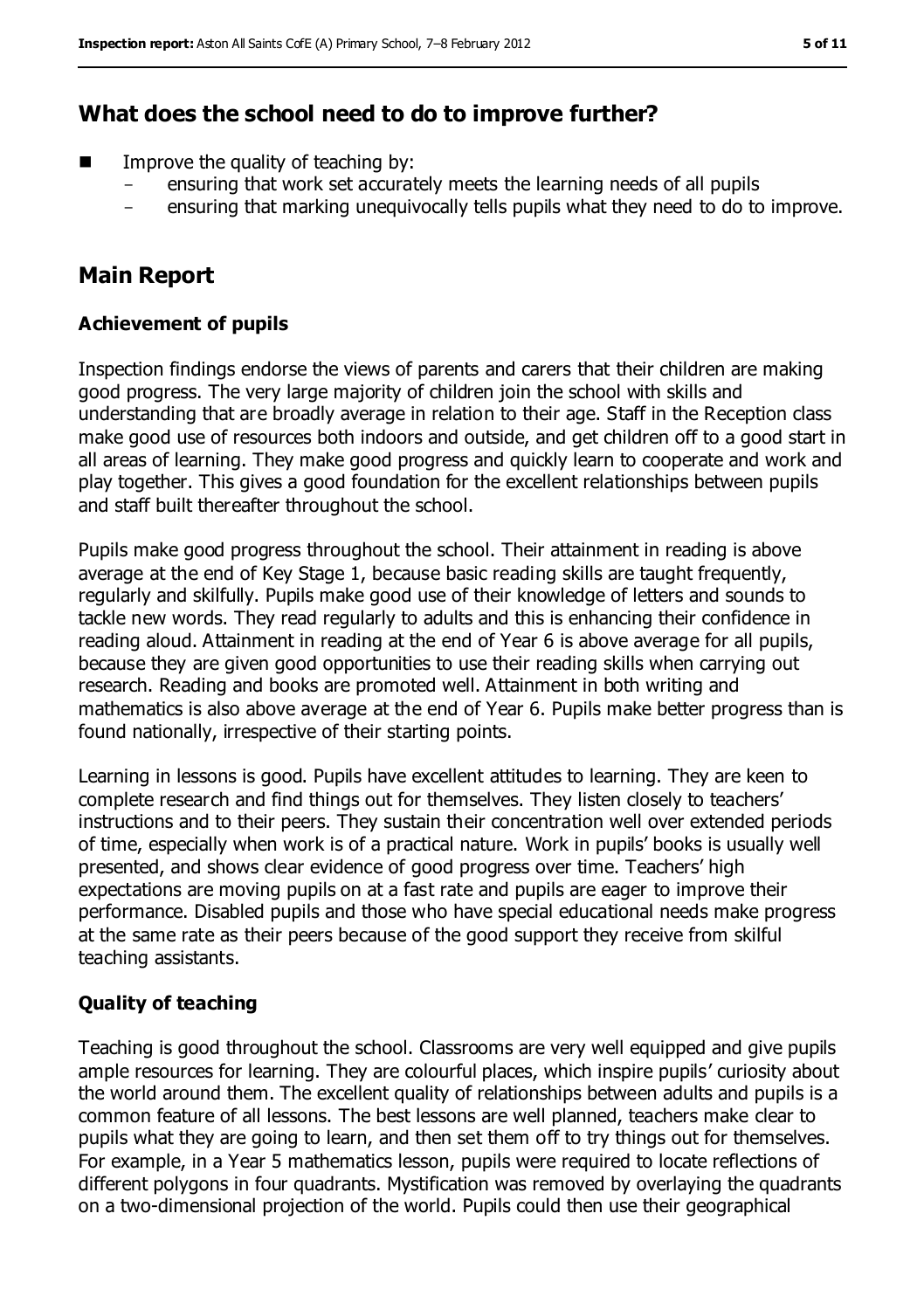knowledge to visualise reflections from one quadrant to another. Interest in the different tasks was high and learning for all pupils was rapid. The large majority of lessons move forward smartly. Teachers and other adults move around the different groups in the class guiding pupils to think for themselves with questions, which often begin with 'Why do you think?' Pupils consistently rise to the challenges they are set, particularly when the work is practically based. Teachers make regular use of opportunities, such as talking in pairs, for pupils to discuss and to clarify their understanding, and to increasingly involve them in selfassessment. This contributes to pupils' excellent spiritual, moral, social and cultural development. Teaching assistants are deployed effectively and play a vital role in supporting different groups of pupils. This ensures that most pupils make the same good progress over time, particularly disabled pupils and those who have special educational needs, or those whose circumstances make them potentially vulnerable. Occasionally, the pace of learning slows when teachers' plans, with regard to the content of their explanations or pupils' tasks, do not cover a great enough range to challenge the differing abilities of all pupils. The moreable pupils often complete many examples correctly, and this means their progress is not as good as it might be if they were provided with more challenging work.

Lessons provide many good opportunities for pupils to use their reading, writing and mathematical skills throughout the curriculum. The teaching of reading and writing skills are systematically taught and practiced in many subjects. Parents and carers are wholly positive about the quality of teaching in the school and pupils also say that they enjoy their learning. Their views are reflected in this comment from a parent, 'All Saints is a fantastic school and the commitment of staff never ceases to amaze us.' The school's curriculum, with the clearly stated focus on tolerance, respect and support for others, has a marked impact on pupils' spiritual, moral, social and cultural development.

#### **Behaviour and safety of pupils**

Pupils' behaviour is good throughout school. Attendance is well-above average, and pupils arrive punctually, ready and eager to learn. The good relationships between adults and pupils have a positive impact on pupils' spiritual, moral, social and cultural development. For example, Year 6 pupils mentor young children in the Reception class. They help them to settle in quickly, and support them at lunchtime. Pupils say they feel safe in school. Parents and carers have positive views about pupils' behaviour and feel they are well looked after. As one pupil commented, 'My teacher looks after me, and I trust her'. Pupils also overwhelmingly agree that behaviour is good around school and in their lessons. The school maintains detailed records, which show that incidents of poor behaviour are exceptionally rare. The school is very successful in integrating pupils whose circumstances make them potentially vulnerable. Occasional difficulties are managed very effectively and pupils say that their learning in class is not in any way affected. There is very little indication of bullying of any kind. Pupils and their parents and carers are very confident that it would be swiftly and appropriately managed. Pupils are well aware from an early age of the potential dangers of the internet, because of the school's continuous work both in lessons and with parents after school. Pupils are proud to be members of the community of Aston All Saints School, which they leave as thoughtful, caring and very considerate young citizens, well prepared for the next stage of their education. Parents and carers wholeheartedly expressed the same view.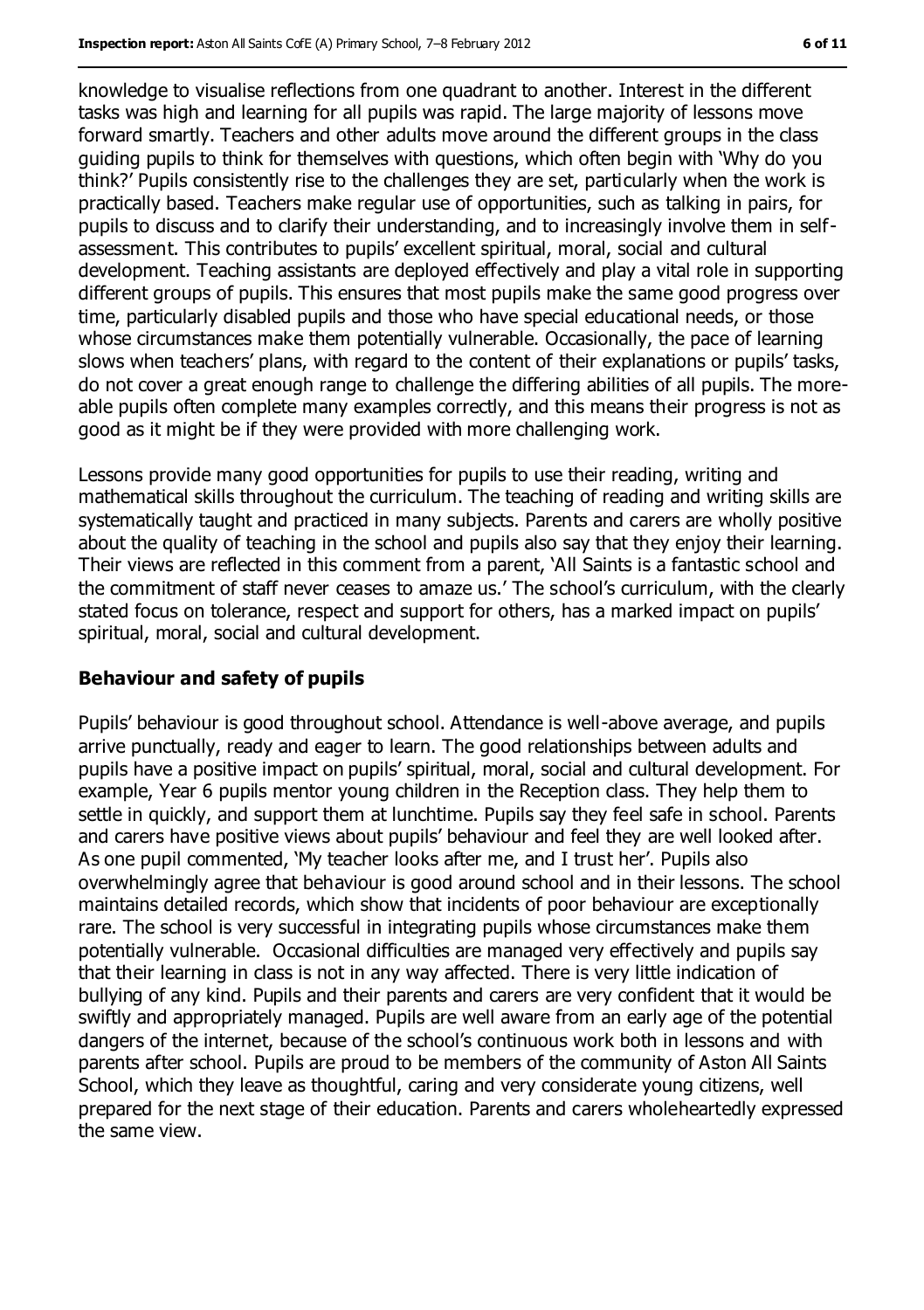#### **Leadership and management**

Leaders at all levels are determined to secure continuing improvement. Professional training for teachers, support and administration staff is used well to drive this improvement. Members of the senior leadership team provide good models as classroom practitioners in this open-plan school. Self-evaluation is accurate and staff are clear about what needs to be done to raise attainment further. The school actively seeks close links with parents and carers in order to involve them more in their child's education. Recent training on internet safety was well attended and of benefit to pupils and adults alike. Good teaching, combined with staff knowledge and enthusiasm, and thoughtful shared leadership, give the school good capacity to continue to improve.

Governance is good. The governing body and school leaders ensure the effective promotion of equality of opportunity, and they ensure that all necessary safeguarding requirements are met. They know the school's strengths and weaknesses well, give generously of their time in supporting the school's activities, and work hard to maintain the school's Christian values. The curriculum is good. Its blend of the traditional academic subjects such as English, mathematics and science alongside high quality art, music and a modern foreign language, meets pupils' needs well. Visits to places of interest are used to spark interest in a particular topic to be studied. For example, four-day residential visits for Year 5 to Filey are used to inspire art and writing around geography and history, while visits to local supermarkets and specialist food stores are used to raise pupils' awareness of other cultures prior to a wholeschool Asian food day. An outstanding feature of the curriculum is the range of opportunities it provides for pupils' spiritual, moral, social and cultural development. Pupils are remarkably tolerant and supportive of each other, making patient allowances for differences in age, gender and ability, and celebrating achievement spontaneously.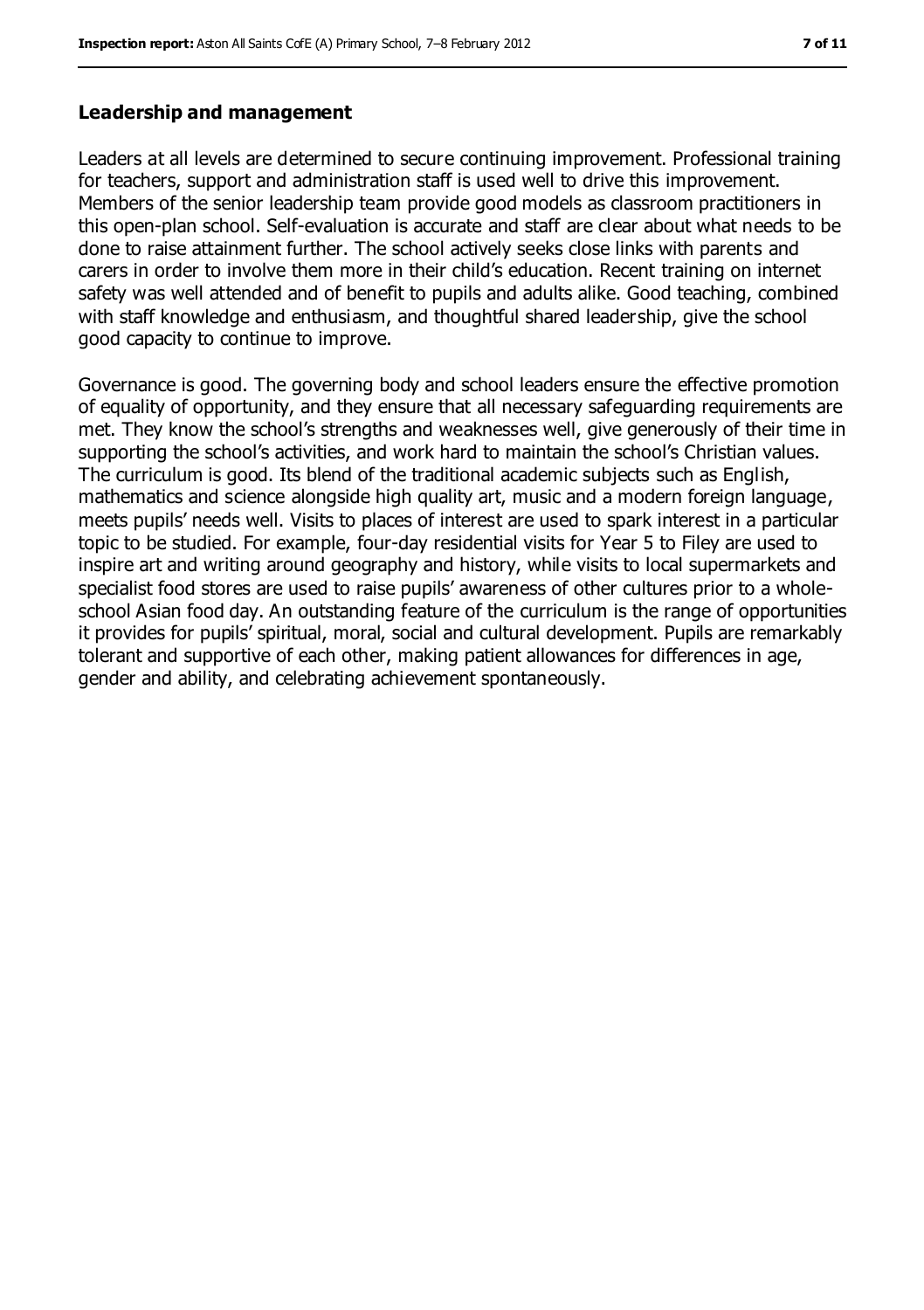# **Glossary**

## **What inspection judgements mean**

| Grade   | <b>Judgement</b> | <b>Description</b>                                                                                                                                                                                                            |
|---------|------------------|-------------------------------------------------------------------------------------------------------------------------------------------------------------------------------------------------------------------------------|
| Grade 1 | Outstanding      | These features are highly effective. An outstanding school<br>provides exceptionally well for all its pupils' needs.                                                                                                          |
| Grade 2 | Good             | These are very positive features of a school. A school that is<br>good is serving its pupils well.                                                                                                                            |
| Grade 3 | Satisfactory     | These features are of reasonable quality. A satisfactory school<br>is providing adequately for its pupils.                                                                                                                    |
| Grade 4 | Inadequate       | These features are not of an acceptable standard. An<br>inadequate school needs to make significant improvement in<br>order to meet the needs of its pupils. Ofsted inspectors will<br>make further visits until it improves. |

### **Overall effectiveness of schools**

|                       | Overall effectiveness judgement (percentage of schools) |      |                     |                   |
|-----------------------|---------------------------------------------------------|------|---------------------|-------------------|
| <b>Type of school</b> | <b>Outstanding</b>                                      | Good | <b>Satisfactory</b> | <b>Inadequate</b> |
| Nursery schools       | 46                                                      | 46   |                     |                   |
| Primary schools       |                                                         | 47   | 40                  |                   |
| Secondary schools     | 14                                                      | 38   | 40                  |                   |
| Special schools       | 28                                                      | 48   | 20                  |                   |
| Pupil referral units  | 15                                                      | 50   | 29                  |                   |
| All schools           |                                                         | 46   | 38                  |                   |

New school inspection arrangements have been introduced from 1 January 2012. This means that inspectors make judgements that were not made previously.

The data in the table above are for the period 1 September 2010 to 31 August 2011 and represent judgements that were made under the school inspection arrangements that were introduced on 1 September 2009. These data are consistent with the latest published official statistics about maintained school inspection outcomes (see [www.ofsted.gov.uk\)](file:///C:/Users/rcowley/AppData/Local%20Settings/Applications/Microsoft%20Office%202011/Microsoft%20Word.app/Contents/www.ofsted.gov.uk).

The sample of schools inspected during 2010/11 was not representative of all schools nationally, as weaker schools are inspected more frequently than good or outstanding schools.

Primary schools include primary academy converters. Secondary schools include secondary academy converters, sponsor-led academies and city technology colleges. Special schools include special academy converters and non-maintained special schools.

Percentages are rounded and do not always add exactly to 100.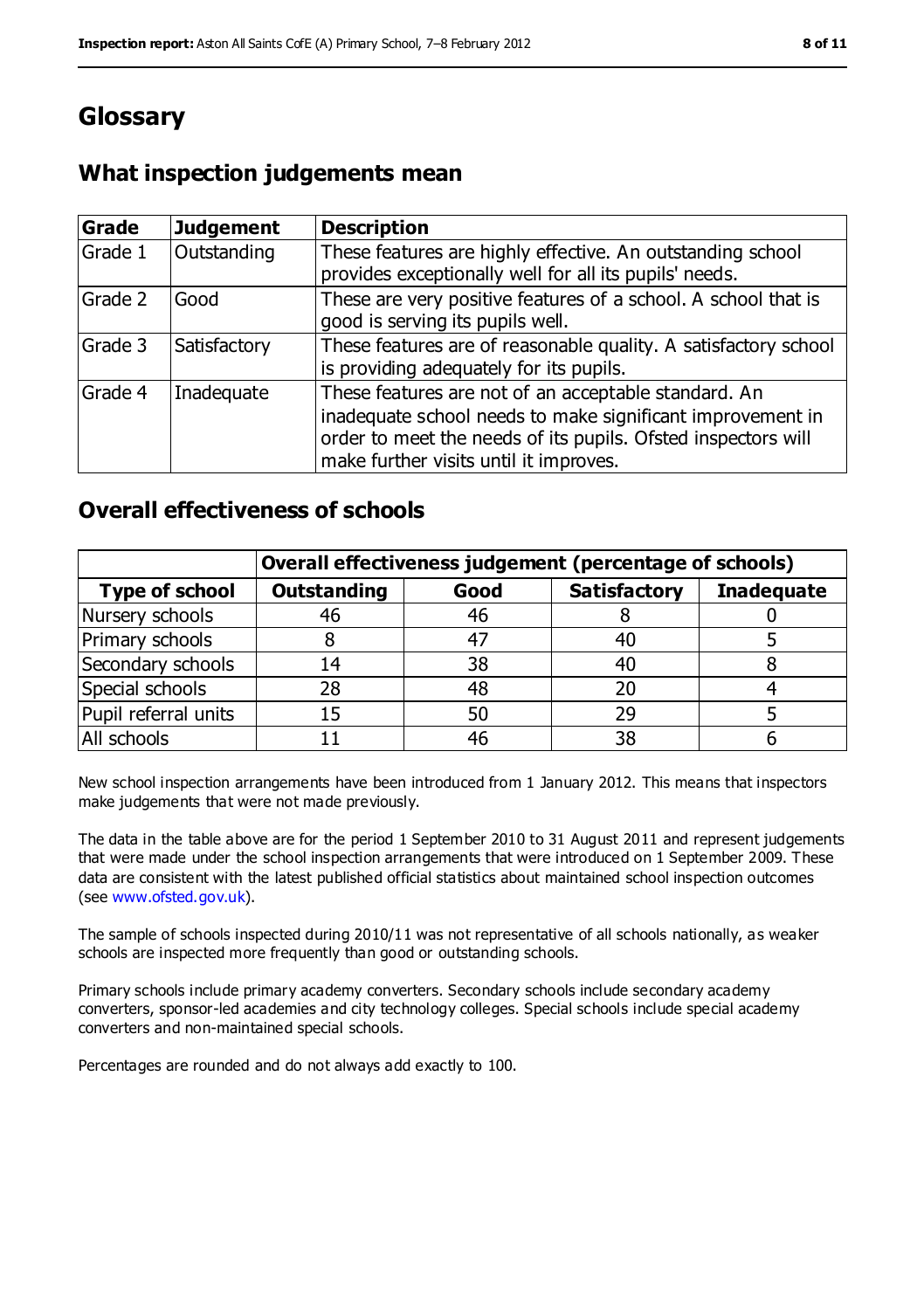# **Common terminology used by inspectors**

| Achievement:                  | the progress and success of a pupil in their learning and<br>development taking account of their attainment.                                                                                                           |
|-------------------------------|------------------------------------------------------------------------------------------------------------------------------------------------------------------------------------------------------------------------|
| Attainment:                   | the standard of the pupils' work shown by test and<br>examination results and in lessons.                                                                                                                              |
| Behaviour                     | how well pupils behave in lessons, with emphasis on their<br>attitude to learning. Pupils' punctuality to lessons and their<br>conduct around the school.                                                              |
| Capacity to improve:          | the proven ability of the school to continue improving based<br>on its self-evaluation and what the school has accomplished<br>so far and on the quality of its systems to maintain<br>improvement.                    |
| Leadership and<br>management: | the contribution of all the staff with responsibilities, not just<br>the governors and headteacher, to identifying priorities,<br>directing and motivating staff and running the school.                               |
| Learning:                     | how well pupils acquire knowledge, develop their<br>understanding, learn and practise skills and are developing<br>their competence as learners.                                                                       |
| Overall effectiveness:        | inspectors form a judgement on a school's overall<br>effectiveness based on the findings from their inspection of<br>the school.                                                                                       |
| Progress:                     | the rate at which pupils are learning in lessons and over<br>longer periods of time. It is often measured by comparing<br>the pupils' attainment at the end of a key stage with their<br>attainment when they started. |
| Safety                        | how safe pupils are in school, including in lessons; and their<br>understanding of risks. Pupils' freedom from bullying and<br>harassment. How well the school promotes safety, for<br>example e-learning.             |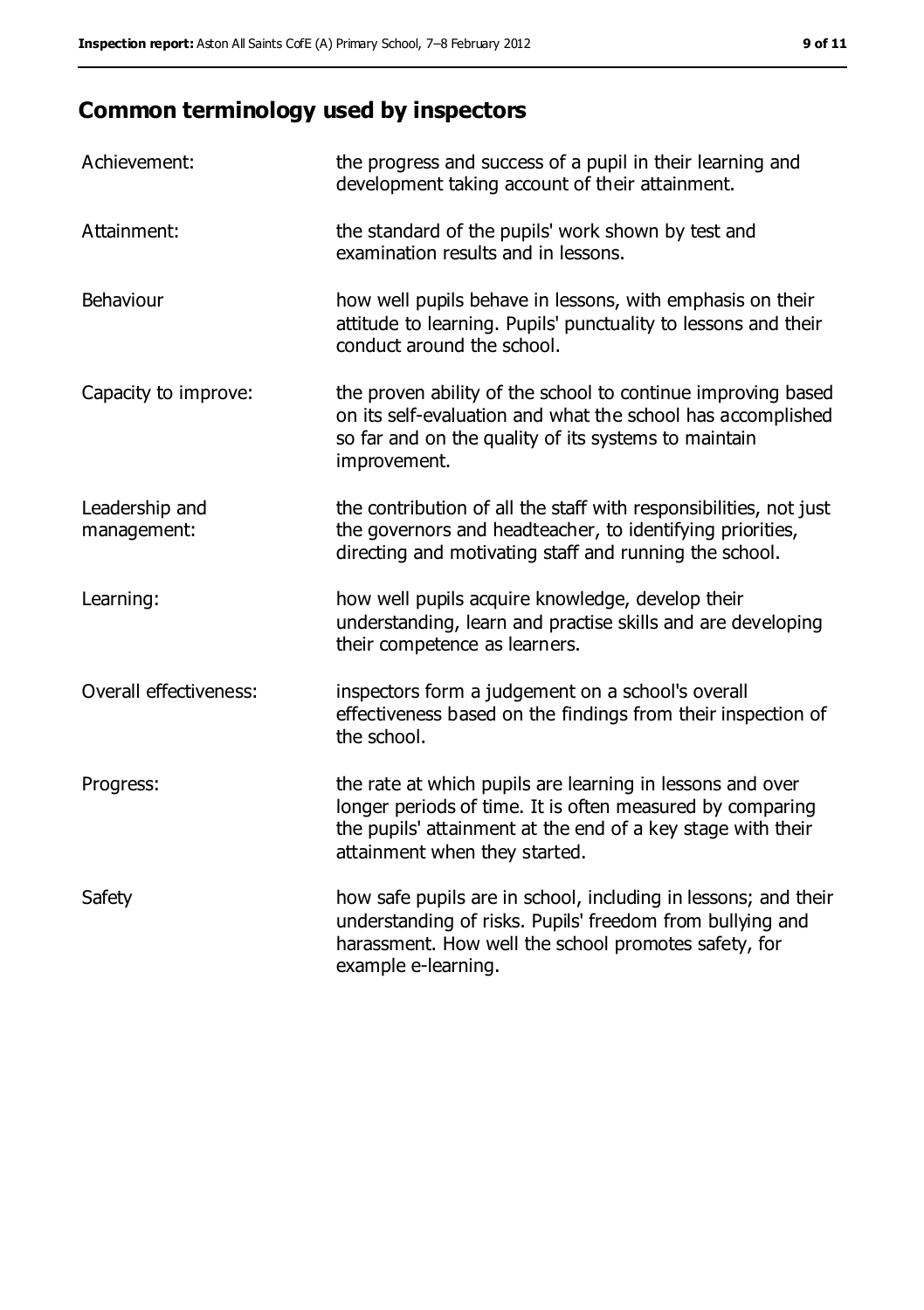#### **This letter is provided for the school, parents and carers to share with their children. It describes Ofsted's main findings from the inspection of their school.**



9 February 2012

Dear Pupils

#### **Inspection of Aston All Saints CofE (A) Primary School, Sheffield S26 2BL**

Thank you for making us very welcome when we inspected your school. We enjoyed visiting you in your lessons and joining you at lunchtimes. You go to a good school. These are some of the best things about it.

- You make good progress through the school and reach above average attainment by the end of Year 6 because teaching is good.
- You make a good contribution to the school community by taking on many different types of responsibility.
- You read and write well about many different things.
- You enjoy lessons and are very considerate when others are speaking.

To help you to learn even more, we have asked the adults in the school to make teaching even better by:

- $\blacksquare$  always setting work which is neither too easy nor hard for any of you.
- marking your books to give you clear guidance about how to improve.

You can help by always trying your best, thinking hard and continuing to enjoy and attend school. Best wishes for the future.

Yours sincerely

Terry McDermott Lead inspector